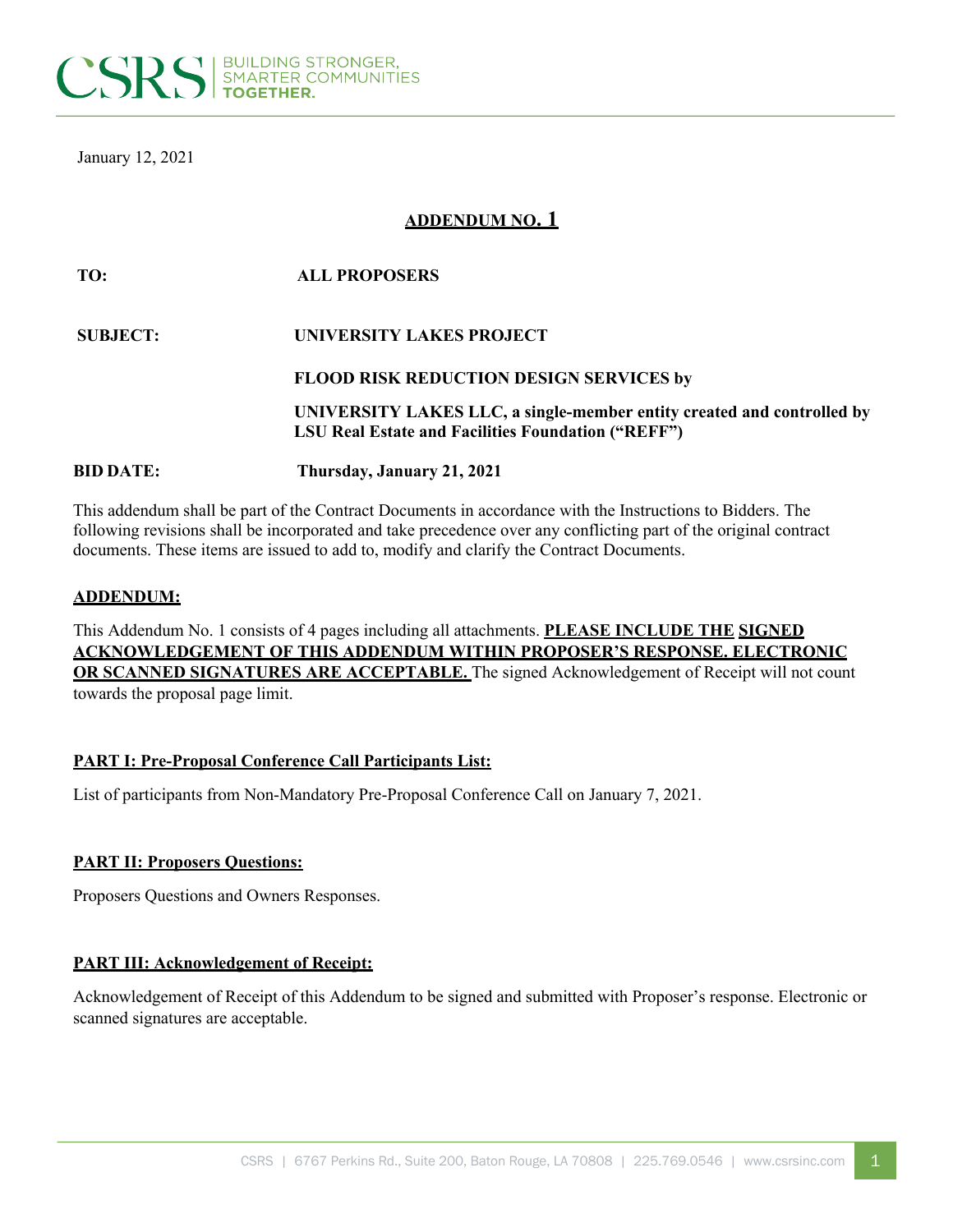# **PART I: Pre-Proposal Conference Call Participant List:**

# **UNIVERSITY LAKES PROJECT FLOOD RISK REDUCTION DESIGN SERVICES**

Thursday, January 7, 2021 at 3:00 P.M. CT

### **PARTICIPANT LIST**

The list below includes information submitted by participants when registering for the Pre-Proposal Conference Call.

| <b>Name</b>               | Company               | Email                             |
|---------------------------|-----------------------|-----------------------------------|
| Mark Goodson              | <b>CSRS</b>           | mark.goodson@csrsinc.com          |
| Josef Hoffmann            | Anchor QEA            | jhoffmann@anchorqea.com           |
| Allison Bourgeois         | <b>GEC</b>            | abourgeois@gecinc.com             |
| <b>Garvin Pittman</b>     | Fenstermaker          | garvin@fenstermaker.com           |
| Sam Best                  | Anchor QEA            | sbest@anchorqea.com               |
| <b>Walter Dinicola</b>    | Anchor QEA            | wdinicola@anchorqea.com           |
| Benjamin Hartman          | <b>Baird</b>          | bhartman@baird.com                |
| <b>Eddy Carter</b>        | <b>GSR</b>            | Eddy@gsrcorp.com                  |
| Michael Songy             | <b>CSRS</b>           | michael.songy@csrsinc.com         |
| <b>Brian Lennie</b>       | <b>Stantec</b>        | Brian.Lennie@stantec.com          |
| Jack Morgan               | Evans-Graves          | jmorgan@evans-graves.com          |
| Jeff Robinson             | <b>GEC</b>            | jrobins@gecinc.com                |
| <b>Miles Garriott</b>     | Evans-Graves          | miles.garriott@gmail.com          |
| Leah Selcer               | <b>Neel Schaffer</b>  | leah.selcer@neel-schaffer.com     |
| <b>Matthew Martinec</b>   | <b>CSRS</b>           | matthew.martinec@csrsinc.com      |
| Dennis Passman            | <b>Stantec</b>        | dennis.passman@stantec.com        |
| Seneca Toussant           | Laterre               | stoussant@laterre-eng.com         |
| Amanda Phillips           | <b>Neel Schaffer</b>  | amanda.phillips@neel-schaffer.com |
| <b>Whitney Thompson</b>   | Southern Shore        | Wthompson@southernshoreseng.com   |
| <b>Glenn Ledet</b>        | <b>Neel Schaffer</b>  | glenn.ledet@neel-schaffer.com     |
| Cristina Caminita         | Fenstermaker          | cristina@fenstermaker.com         |
| Mark Hendry               | Anchor QEA            | mhendry@anchorqea.com             |
| Kodi Guillory             | <b>Sustainables</b>   | kguillory@sustainabledes.com      |
| Joshua Brooks             | Sasaki                | jbrooks@sasaki.com                |
| Jeanne Hornsby            | Fenstermaker          | jeanne@fenstermaker.com           |
| Lauren Ortego             | Fenstermaker          | lauren@fenstermaker.com           |
| <b>Hilary Thidbodeaux</b> | <b>Stantec</b>        | hilary.thibodeaux@stantec.com     |
| Leu Anne Greco            | <b>LSU Foundation</b> | lgreco@lsufoundation.org          |

End of Section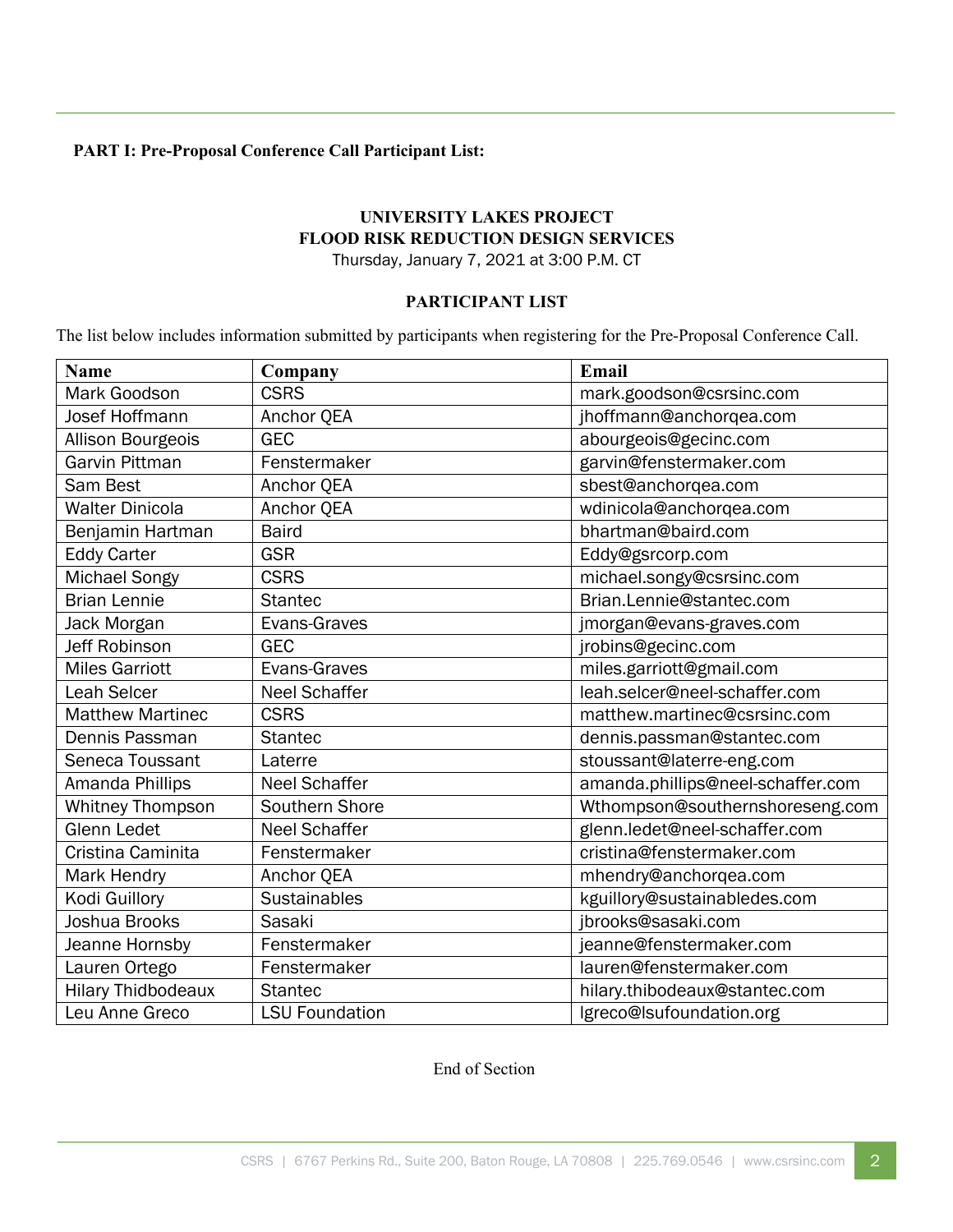### **PART II: Proposer Questions:**

### **COMMENTS & QUESTIONS:** As points of clarification

- 1. QUESTION: Is geotechnical analysis for constructed wetlands included in this contract? *RESPONSE:* Yes, geotechnical analysis for constructed wetlands is included this contract; however, the geotechnical data collection will be handled under a separate contract.
- 2. QUESTION: Have wetland delineations been conducted or are they included in separate contract? *RESPONSE:* No, wetland delineations have not yet been conducted; that work will be performed under a separate contract.
- 3. QUESTION: If additional sampling is required, would it be expected that the firm selected for Geotechnical Data Collection and Sediment Sampling Services be conducting that work? *RESPONSE:* Yes, GeoEngineers will provide additional sampling on an as-needed basis upon approval by University Lakes LLC.
- 4. QUESTION: Regarding Task 2, the RFQ only speaks to hydrologic model development. Is hydraulic modeling but we see this as both hydrologic and hydraulic modeling. Can you elaborate on what are the true expectations here?

*RESPONSE:* The selected consultant will be responsible for analyzing the effects of the University Lakes System on the entire watershed and the role of existing and proposed structures in managing hydrology and flood risk mitigation. In addition, the selected consultant will serve as the subject matter expert by providing project recommendations based on findings and design considerations, using the hydrologic model.

- 5. QUESTION: Can you provide a rough estimated total dredge volume? *RESPONSE:* The master plan serves as a great reference tool and can be found at www.csrsinc.com/lakes. However, the flood risk reduction consultant selected will be tasked with calculating dredge volumes, based on new data collected.
- 6. QUESTION: Regarding Task 3, what are the roles and responsibilities of the Master Designer and the Flood Risk Reduction Designer regarding water quality and habitat design? Is the delineation line at the water's edge?

*RESPONSE:* The lake edges are a point of delineation between the Master Designer and Flood Risk Reduction Consultant. That point of delineation will be further defined once the schematic design phase is completed. Coordination of sediment placement between the Master Designer and Flood Risk Reduction Consultant is required. Coordination efforts include, but are not limited to: flood reduction benefits, lakes shaping, new recreational spaces, new habitats, drainage and stormwater systems, pathways and other green spaces that are recommended in the master plan. The Flood Risk Reduction consultant will be responsible for water quality treatments through artificial or newly created marshes, as well as grades, slopes and placement of fill recommendations inside the lake edges.

End of Section